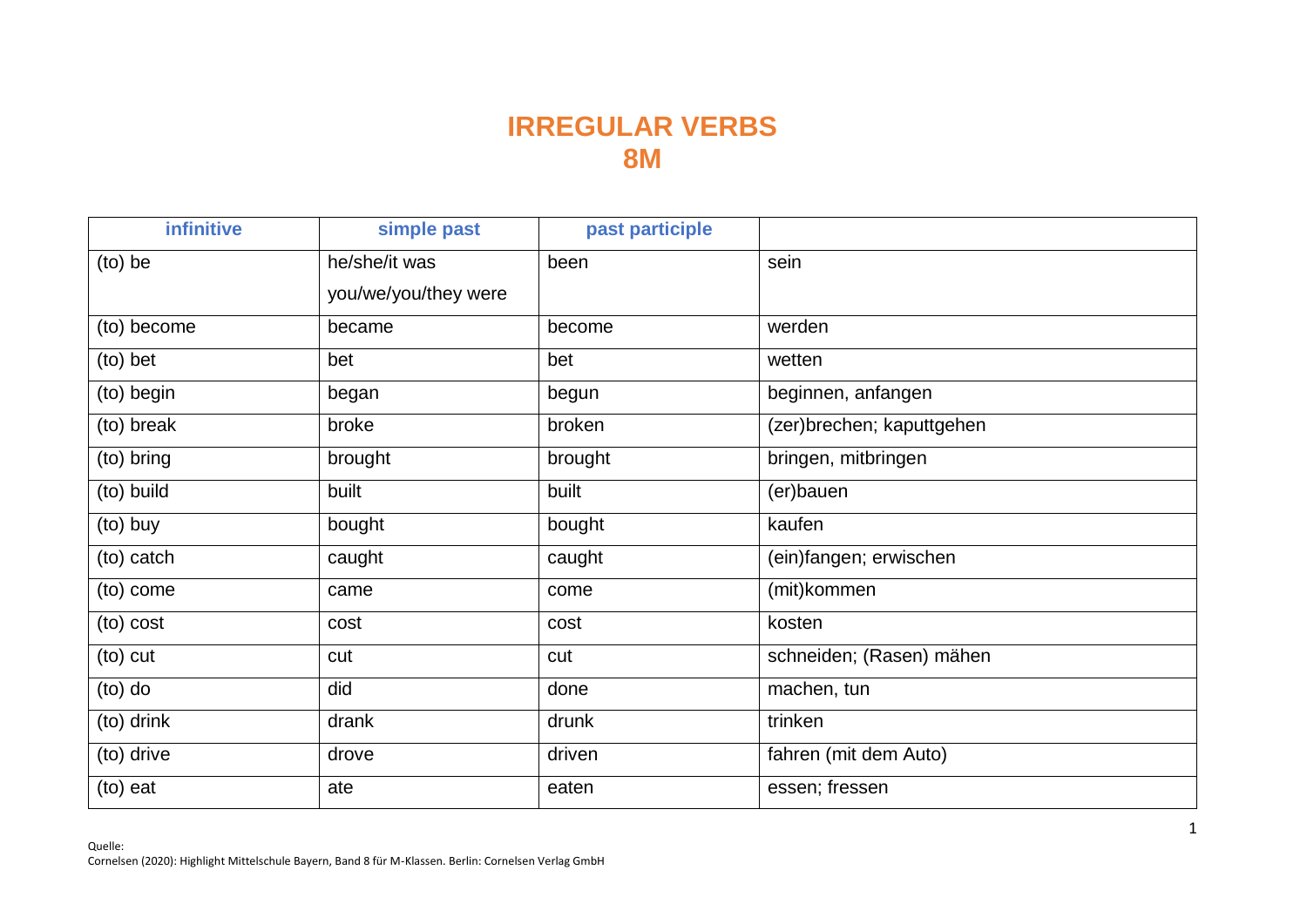| $(to)$ fall   | fell   | fallen    | fallen; hinfallen                 |
|---------------|--------|-----------|-----------------------------------|
| (to) feed     | fed    | fed       | füttern                           |
| (to) feel     | felt   | felt      | sich fühlen; fühlen               |
| (to) fight    | fought | fought    | kämpfen                           |
| (to) find     | found  | found     | finden                            |
| (to) fly      | flew   | flown     | fliegen                           |
| (to) forget   | forgot | forgotten | vergessen                         |
| (to) freeze   | froze  | frozen    | (ge)frieren                       |
| (to) get      | got    | got       | bekommen, kriegen                 |
| (to) give     | gave   | given     | geben                             |
| (to) go       | went   | gone      | gehen; fahren                     |
| (to) grow     | grew   | grown     | wachsen; werden                   |
| (to) hang out | hung   | hung      | rumhängen; abhängen               |
| (to) have     | had    | had       | haben                             |
| (to) hear     | heard  | heard     | hören                             |
| (to) hit      | hit    | hit       | schlagen; stoßen; treffen         |
| (to) hold     | held   | held      | halten                            |
| (to) hurt     | hurt   | hurt      | verletzen; wehtun                 |
| (to) keep     | kept   | kept      | behalten                          |
| (to) know     | knew   | known     | wissen; kennen                    |
| (to) leave    | left   | left      | verlassen; zurücklassen; abfahren |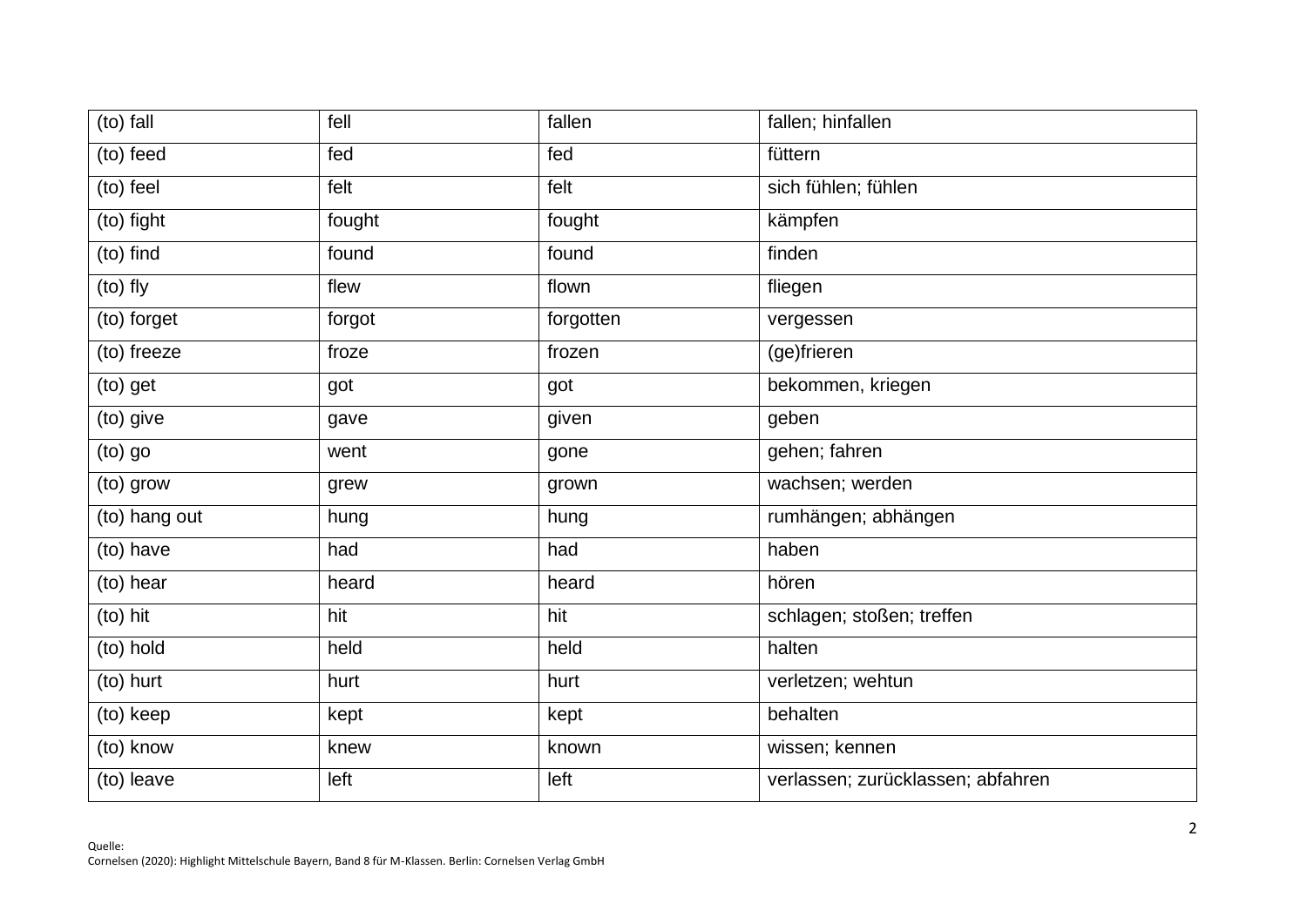| (to) lie   | lay    | lain   | liegen                                |
|------------|--------|--------|---------------------------------------|
| (to) lose  | lost   | lost   | verlieren                             |
| (to) make  | made   | made   | machen, herstellen                    |
| (to) mean  | meant  | meant  | bedeuten; meinen, sagen wollen        |
| (to) meet  | met    | met    | kennenlernen; (sich) treffen; abholen |
| (to) pay   | paid   | paid   | (be)zahlen                            |
| (to) put   | put    | put    | stellen, legen, (etwas wohin) tun     |
| (to) read  | read   | read   | lesen                                 |
| (to) ride  | rode   | ridden | reiten; (Rad) fahren                  |
| (to) ring  | rang   | rung   | läuten, klingeln                      |
| (to) run   | ran    | run    | rennen                                |
| (to) say   | said   | said   | sagen                                 |
| (to) see   | saw    | seen   | sehen                                 |
| (to) sell  | sold   | sold   | verkaufen                             |
| (to) send  | sent   | sent   | schicken, senden (an)                 |
| (to) shake | shook  | shaken | schütteln                             |
| (to) shoot | shot   | shot   | (er)schießen                          |
| (to) sing  | sang   | sung   | singen                                |
| $(to)$ sit | sat    | sat    | sitzen; sich (hin)setzen              |
| (to) take  | took   | taken  | (mit)nehmen; bringen                  |
| (to) teach | taught | taught | unterrichten; lehren                  |